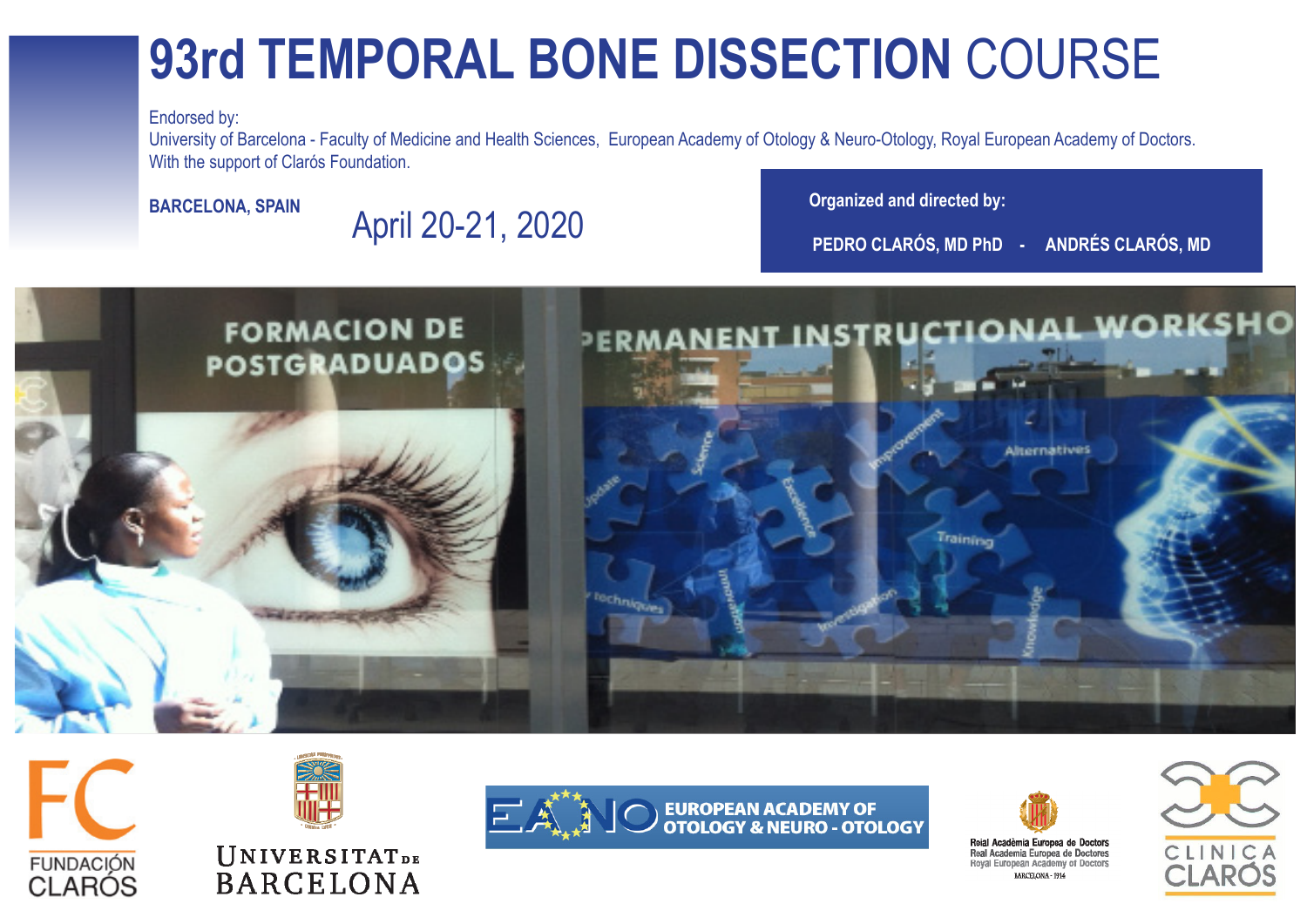#### **INTRODUCTION:**

The Clínica Clarós Temporal Bone Dissection Courses seeks to bring practicing ENT Trainees and Specialists up to date with the latest techniques in ear surgery. Faculty will provide lectures on temporal bone anatomy, ear surgery techniques, cochlear implantation, middle ear and skull base surgery and will engage in stimulating discussions and dissection demonstrations. Under the guidance of faculty, course participants will perform dissections on two fresh temporal bones. Since 1983 we have had the oportunity of training more than 2000 ORL Residents & Specialists from Spain and different countries around the world. It is the ideal opportunity to be taught by, as well as participating in temporal bone dissection lab. We know what each participant needs.

#### **INSTRUCTORS OF TEMPORAL BONE LABORATORY**

Rosa Roque, MD PhD (Lisboa, Portugal) Jose Romao, MD (Coimbra, Portugal)

#### **LANGUAGE:**

English, French, Spanish, Portuguese. Non simultaneous translation.

#### **REGISTRATION FEES:**

(with certificate) \*\* Space is limited due to the limited number existence of laboratory units.

#### **DIPLOMA:**

Extended diploma with the acknowledgement of the Clarós Foundation, University of Barcelona, EAONO and the Royal European Academy of Doctors. The course length is 24 hours, equivalent to 2.5 credits.

**Next Courses offered by Clínica Clarós:**

- **2nd MULTIDISCIPLINARY ANATOMICAL ORBITAL Workshop. June 8-9, 2020**
- 94th TEMPORAL BONE DISSECTION COURSE. October 19-20, 2020
- **95th TEMPORAL BONE DISSECTION COURSE. November 16-17, 2020**

**Other Temporal Bone and Multidisciplinary Orbital Approach Workshops**

#### **SECRETARIAT**

**Clínica Clarós. Course Department C/ Los Vergós, 29-31 08017 Barcelona Tel. +34932031212- Fax. +34 93 280 33 32 Email: clinica@clinicaclaros.com**

#### **COURSE VENUE:**

Permanent Instructional Temporal Bone Laboratory Centro Médico-Dental Clarós. (Grupo Clarós.) Calle Rajoleria, 12 08840 VILADECANS- Barcelona (Spain)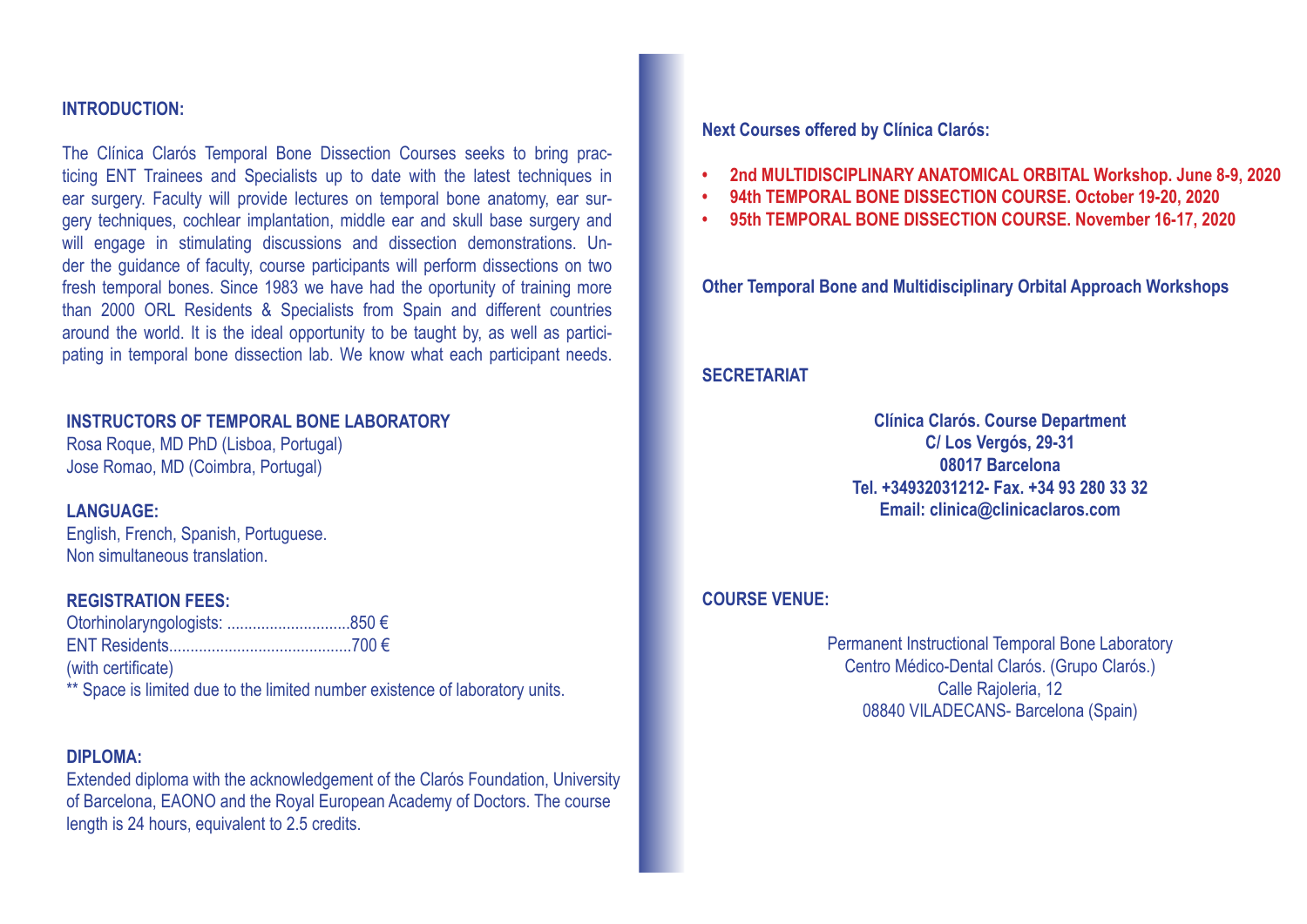#### **SCIENTIFIC PROGRAMME**



UNIVERSITAT. CLINIC



#### **TEMPORAL BONE DISSECTION COURSE**

**DISSECTION MANUAL**<br>Practical Exercises



**PRESENTED BY** 

Pedro CLARÓS, MD PhD Andrés CLARÓS, MD

Clínica Clarós Temporal Bone Dissection Course<br>C/ Los Vergós 31, 08017 Barcelona. Spain<br>www.clinicaclaros.com

| 08:00-08:30 | Reception of participants at the<br>Permanent Temporal Bone Laboratory.    |
|-------------|----------------------------------------------------------------------------|
|             | 08:30-09:00 Introduction to the Course.                                    |
|             | 09.00-13.00 Guided Dissection Workshop. Topics and surgical cases          |
|             | 13.00-14.00 Lunch. If you need special food (Vegetarian) please inform us. |
|             | 14.00-20.00 Guided Dissection Workshop.                                    |
|             | Topics and surgical cases.                                                 |

20.30 End of session

#### **TOPICS:**

- 1. Temporal Bone Anatomic Concepts.
- 2. Posterior Tympanotomy technique.
- 3. Cholesteatoma. Open vs. closed technique.
- 4. Imaging of the temporal bone.
- 5. Middle ear implants & Baha.
- 6. Avoiding complications in cochlear implant surgery.
- 7. Otosclerosis surgery. Difficult situations.
- 8. Ossiculoplasty.
- 9. External and middle ear malformation.
- 10. Temporal Bone Fractures
- 11. Surgical case presentations.



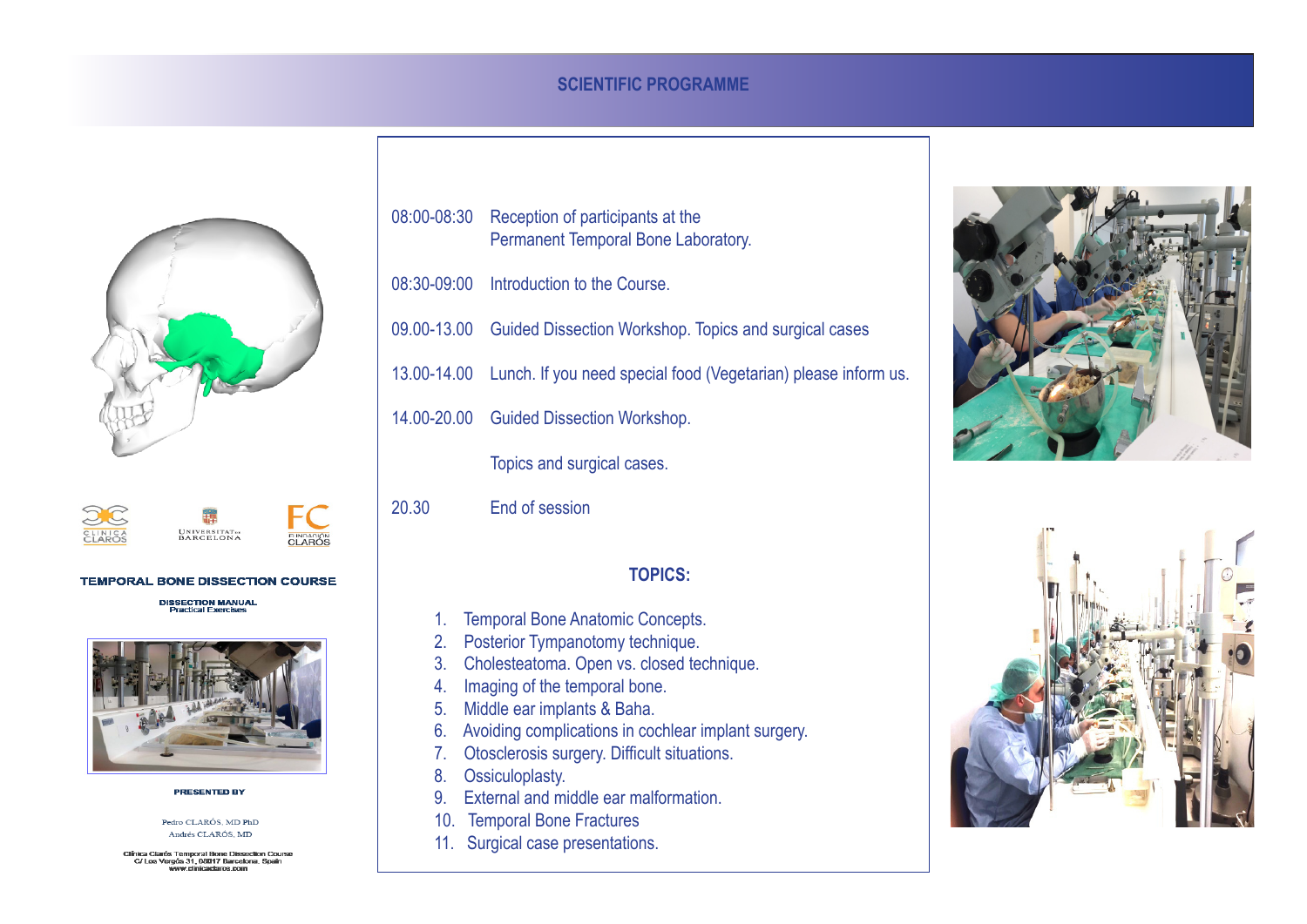### **MONDAY: RIGHT TEMPORAL BONE TUESDAY: LEFT TEMPORAL BONE**

#### **1st Exercise: Equipment and Laboratory Norms**

- Temporal Bone orientation \$ recognition structures.
- Endomeatal Tympanotomy. Chorda timpani.
- Ossicular chain exploration.
- Basic technique of the mastoid drilling.
- Mastoidectomy -Closed Technique. (Canal-Up)
- Facial Nerve recess. Falopy canal.

#### **2nd Exercise: Posterior Tympanotomy**

- Preservation of chorda.
- Ossicular chain.
- Oval window.
- Windows areas exploration.
- Cochleostomy techniques: -Promontory

-Round window niche

- Electrode insertion in the cochlea.
- Middle ear implants.

#### **3rd Exercise: Middle ear**

- Stapedotomy-Stapedectomy
- Skeletization of the facial nerve in its three portions
- Semicircular canals skeletisation
- Mastoidectomy-Open Technique.(Canal Down)
- Sigmoid sinus dissection.
- Transmastoid labyrinthectomy.
- Yugular vein.
- Carotid artery.

#### **4th Exercise: Middle ear**

- Transcanal tympanotomy
- Reconstruction of the ossicular chain: TORP/PORP
- Simple Mastoidectomy: closed techniques. (Canal Up)
- Posterior Tympanotomy.
- Mastoidectomy-Open Technique.(Canal Down)

#### **5th Exercise: Neuro-otology I**

- Localization and opening of the endolymphatic Sac.
- Decompression of the II and III facial nerve.
- Basal turn cochleostomy.
- Eustachian tube exploration.
- Yugular vein dissection

#### **6th Exercise: Neuro-otology II**

- Middle fossa dissection.
- Petrous nerve dissection.
- Drilling of the internal auditory canal: Identification of the facial, cochlear and vestibular nerves.
- Neurectomy of the Vestibular Nerve.
- Carotid artery dissection

#### Conclusions:

• Comments on the most frequent errors in dissection and ear surgery.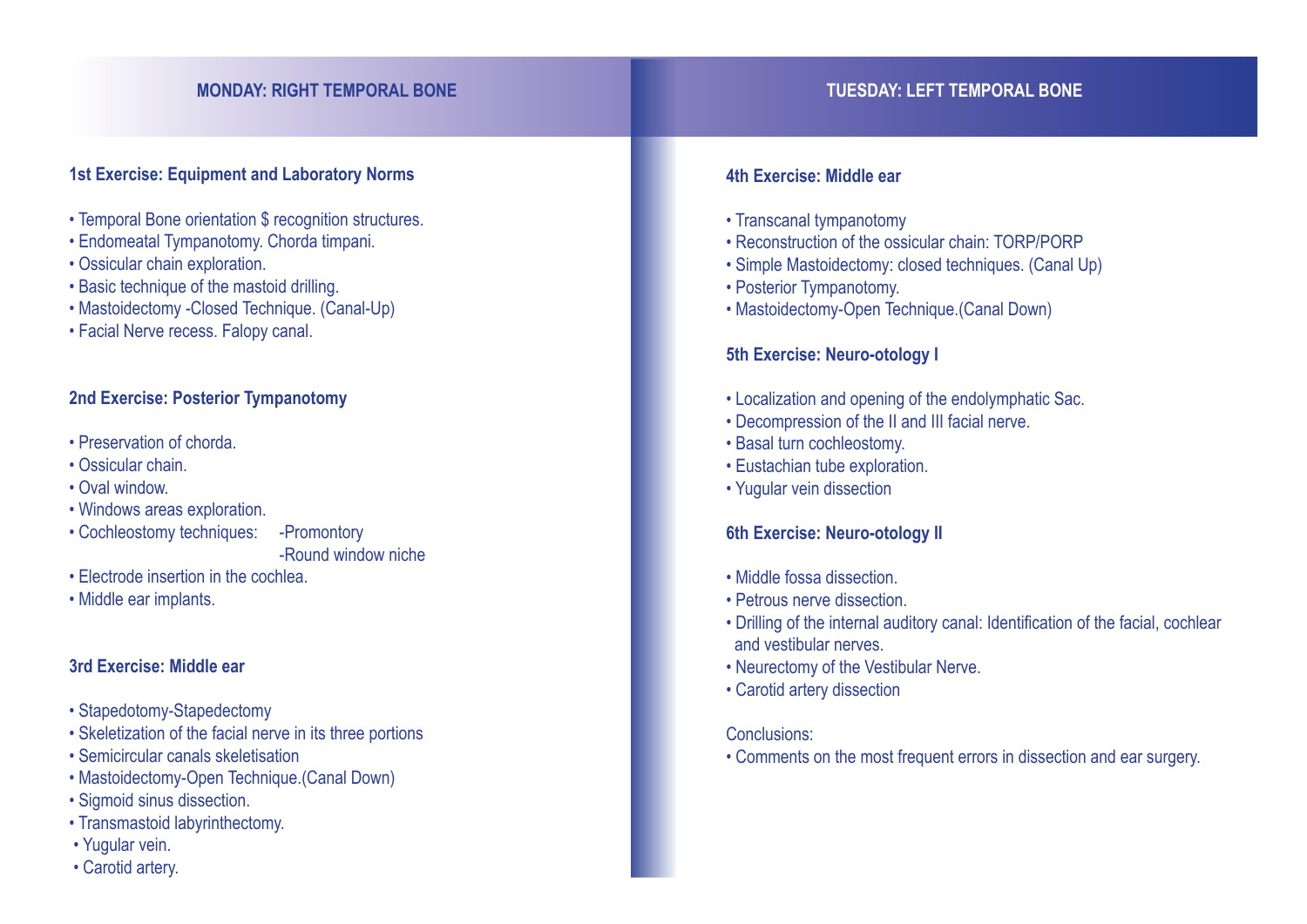#### **REGISTRATION FORM**

| Surname |  |
|---------|--|
|         |  |
|         |  |
|         |  |
| Email   |  |

#### **PAYMENT METHOD**

#### Only Bank Transfer Payment

| Holder:            | Clínica Clarós (ORL Cursos)   |
|--------------------|-------------------------------|
| Bank:              | <b>SABADELL ATLANTICO</b>     |
| Account #:         | ES78 0081 1686 4100 0118 3321 |
| <b>Swift Code:</b> | <b>BSABESBB</b>               |

Please pay your registration fee in Euro "in full" to ensure no commission fees or bank charges are deducted.

#### **REGISTRATION PROCEDURE**

#### By email: **clinica@clinicaclaros.com**

Please complete the Registration Form or send us an email with your complete details, and return it with appropriate fee to the Course Department.

*Space in the course is limited and will be allocated strictly in the order of receipt of registration form with payment.*

#### **INVITATION LETTER and VISA REQUEST:**

To receive a letter of Invitation for visa purposes please send email to

clinica@clinicaclaros.com

#### **RECOMMENDED ACCOMODATION:**

**Hotel Ibis** Ctra. de Barcelona, 82-84 -08840 VILADECANS Tel. +34 93 6473494 Email: H5006@accor.com

**Hotel B@B Viladecans** Avinguda Olof Palme, 24 -08840 VILADECANS Tel. +34 93 2993658 Email: hotel.viladecans@hotelbb.com

**(4km distance from the Aeropuerto del Prat and 15 min walk distance from the Hotel Ibis)**